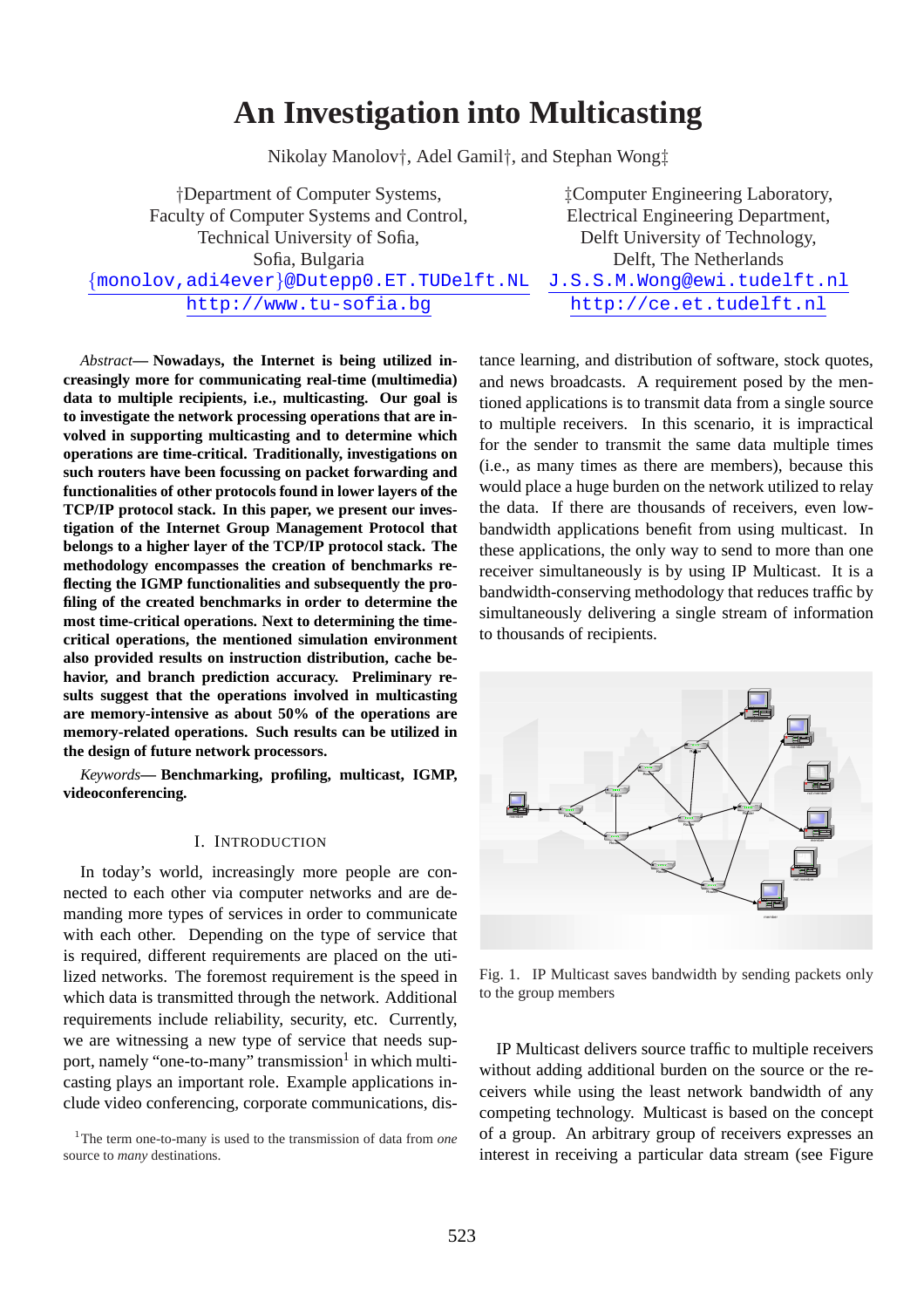1). This group does not have any physical or geographical boundaries. The hosts can be located anywhere on the Internet. Multicast packets are replicated in the network by routers that employ multicast-aware routing protocols, e.g., MOSPF, PIM, and DVRMP. In this approach, routers know the exact addresses of group members allowing them to more efficiently route the multicast packets. Therefore, hosts interested in receiving data from a particular group must join the group. This is achieved by utilizing Internet Group Management Protocol (IGMP). More specifically, hosts inform the closest router they are connected to that they are interested in receiving multicast messages sent to certain multicast groups. The IGMP also provide support for the routers to periodically check whether the members of a certain group are still active. Consequently, IGMP must be available in last hop routers, i.e., the router directly connected to the group member's network, and host operating system network stacks, and it must be used by the applications running on those hosts. The latest version of the protocol is IGMPv3. IGMPv3 supports applications that explicitly signal sources from which they want to receive traffic. The benefits from this capability are better bandwidth utilization and security.

Our goal is to investigate the processing requirements for routers in order to support IGMPv3. This will be achieved by creating benchmarks based on existing source codes. Profiling of the benchmarks will help us to identify where the protocol bottlenecks are. Furthermore the simulation results from will also provide an insight to determine eventual hardware implementations of time-critical functions.

This paper is organized as follows. Section II discusses in more detail what multicasting is and the associated protocol IGMPv3. Subsequently, we take a brief look at the benchmarking. In Section III, we explain the details of our benchmarking, e.g., the simulator that we use, the datasets, the exact data structures in the benchmark, etc. Section IV presents the simulation results. Section V presents the conclusion of this paper.

### II. BACKGROUND

In this section, we provide that background on multicasting and discuss it in more detail. More specifically, we present the Internet Group Management Protocol (IGMP), multicast addressing, and the benefits of the latest version of IGMP, namely IGMPv3. Finally, we provide some background on benchmarking.

### **The Internet Group Management Protocol (IGMP)**

Multicast is a point-to-multipoint routing technique that allows IP traffic to be sent from one source to multiple recipients. There are many reasons which make the multicasting capability desirable. The first reason and advantage is that multicasting decreases the network load. Assume that an application, e.g., a stock ticker, wants to transmit packets to hundreds of hosts. It is impractical for the sender to generated hundreds of the same packets and then route these packets through the network. Additionally, this approach will also generate a huge network load. In this case, multicasting reduces network load by replicating the packet(s) at the forks of the multicast delivery tree only when it is necessary. The second reason pertains resource discovery in which a router would query other routers to determine their services. Again, it is impractical for such a router to send the same query to each and every other router. Similarly, using multicast only a single query needs to be sent to the multicast group comprising the router to which a query must be sent.

In a small local area network, multicasting can be implemented by introducing a central multicasting-aware router that keeps track of the number of multicast groups and which hosts belong to which group. In a wide area network, e.g., the Internet, the approach of using a single central router is impractical and not efficient. The solution is to turn some routers into multicast routers. Such routers must be aware that certain hosts that they are directly connected to are members of certain groups and they must maintain this information. The manner in which to establish multicasting on the Internet has been specified in the Internet Group Management Protocol (IGMP). Additionally, specific IP addresses were defined to specify multicast groups. Thus, by sending a packet to such a multicast address, all members belonging to that group will receive the packet. The routing is performed through standard routers and the replication of packets is performed by the multicast routers. Therefore, in joining or leaving a multicast group, the immediate multicast router must be notified.

The IGMP is utilized by (multicast) routers to periodically check whether the known group members are still active. It provides the information required in the last stage of forwarding a multicast message to its destinations. This way multicast routers within networks know about the members of multicast groups on their directly attached networks and can decide whether to forward a multicast message on their network<sup>2</sup>. In case there is more than one multicast router on a given subnetwork (LAN) , one of the routers is elected as the "querier" and assumes the responsibility of keeping track of the membership state of the multicast groups which have active members on its subnetwork. Based on the information obtained from the IGMP

<sup>&</sup>lt;sup>2</sup>The forwarding technique is much more complicated in IGMPv3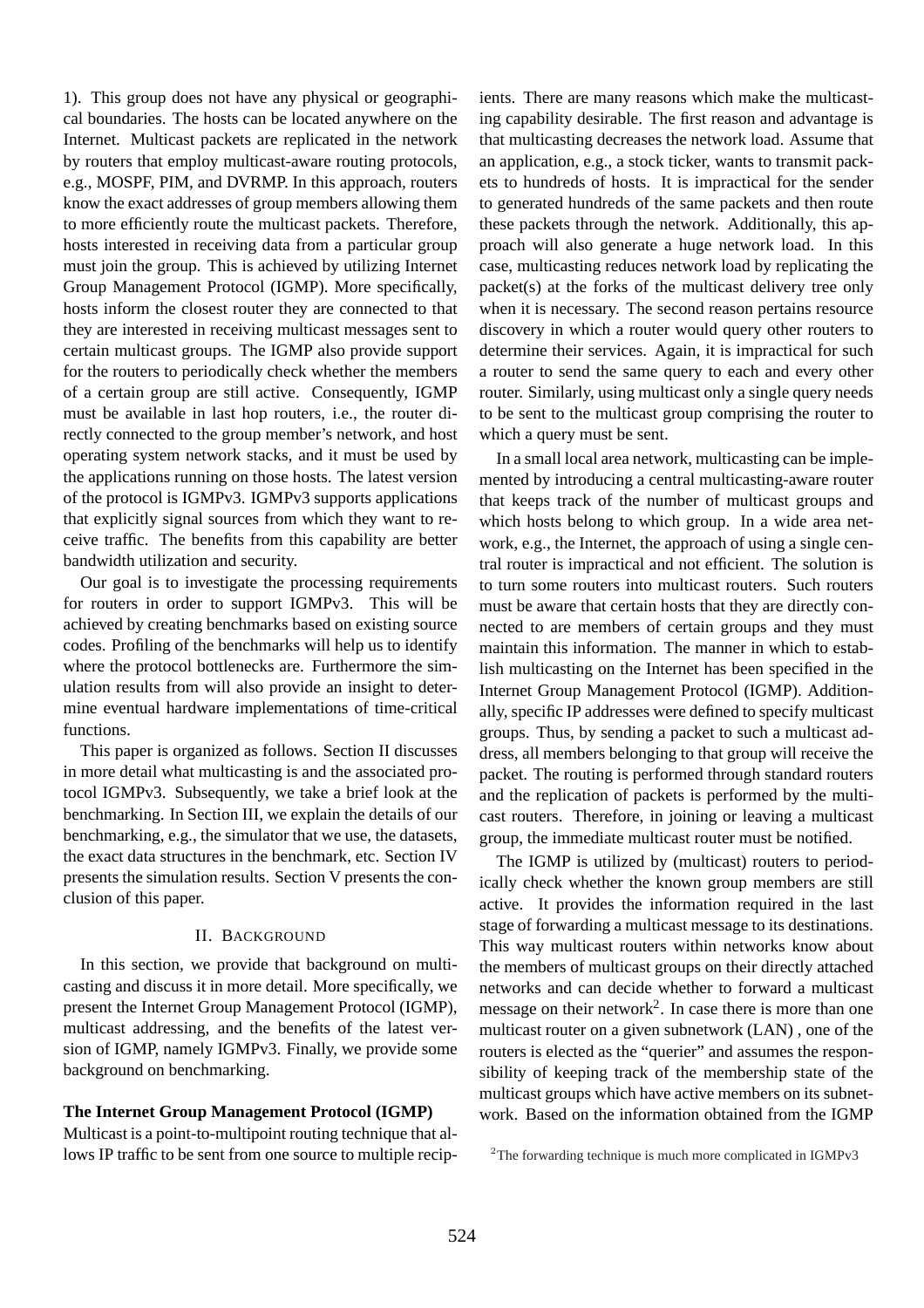the router can decide whether to forward multicast messages it receives to its subnetwork(s) or not. After receiving a multicast packet sent to a certain multicast group, the router will check and determine whether there is at least one member of that particular group on its subnetwork. If that is the case the router will forward the message to that subnetwork. Otherwise, it will discard the multicast packet.

In the development of the IGMP, three versions have been standardized over time. We present a short summary of them and focus more on version 3 (IGMPv3) since it is provides the most extensive set of operations to enable efficient multicasting. This is also the reason why we have chosen to focus on IGMPv3 in our investigation on multicasting. The three version are discussed in the following:

• *Version 1:* specified in RFC-1112 [4], was the first widely-deployed version and the first version to become an Internet Standard.

• *Version 2:* specified in RFC-2236 [5], added support for "low leave latency", that is, a reduction in the time it takes for a multicast router to learn that there are no longer any members of a particular group present on an attached network.

• *Version 3:* specified in RFC-3376 [1] supports applications that explicitly signal sources from which they want to receive traffic. With IGMPv3, receivers signal membership to a multicast host group in the following two modes:

**–** INCLUDE mode. In this mode, the receiver announces membership to a host group and provides a list of IP addresses (the INCLUDE list) from which it wants to receive traffic.

**–** EXCLUDE mode. In this mode, the receiver announces membership to a host group and provides a list of IP addresses (the EXCLUDE list) from which it does not want to receive traffic. This indicates that the host wants to receive traffic only from other sources whose IP addresses are not listed in the EXCLUDE list. To receive traffic from all sources, like in the case of the Internet Standard Multicast (ISM) service model, a host expresses EXCLUDE mode membership with an empty EXCLUDE list.

Version 3 is designed to be interoperable with versions 1 and 2. According to the protocol, in networks where present hosts running different versions of IGMP, the routers must operate in version 1 and version 2 compatible modes. The same rule holds for the hosts, when there is a router running lower version of the protocol.

For delivering a multicast packet from the source to the destination nodes on other networks, multicast routers need to exchange the information they have gathered from the group membership of the hosts directly connected to them. There are many different algorithms such as "flooding", "spanning tree", "reverse path multicasting" for exchanging the routing information among the routers. Some of these algorithms have been used in dynamic multicast routing protocols such as Distance Vector Multicast Routing Protocol (DVMRP), Multicast extension to Open Shortest Path First (MOSPF), and Protocol Independent Multicast (PIM), that exists in two variations – Sparse Mode(PIM–SM) and Dense Mode(PIM–DM).

# **Multicast Addressing**

A Class D IP address is assigned to a group of nodes defining a multicast group. The most significant four bits of Class D addresses are set to "1110". The 28-bit number following these four bits is called "multicast group ID". Some of the Class D addresses are registered with the Internet Assigned Numbers Authority (IANA) for special purposes. The block of multicast addresses ranging from 224.0.0.1 to 224.0.0.255 is reserved for the use of routing protocols and some other low-level topology discovery or maintenance protocols. Addresses ranging from 239.0.0.0 to 239.255.255.255 are reserved to be used for site-local "administratively scoped" applications, and not Internet-wide applications. There are some other Class D addresses already reserved for well-known groups such as "all routers on this subnet", "all DVMRP router" and "all OSPF routers".

# **IGMPv3 Benefits**

In this section, we discuss several capabilities that the Source Specific Multicast (SSM) provides resulting in two main advantages. The first capability is that a host can specify to receive packets *only* from a specific source address. The second capability is that a source specify to receive packets from *all but* specific source addresses. These capabilities result in two main advantages of the IGMPv3, namely:

• Optimized bandwidth utilization – The receiver may request to receive traffic only from explicitly known sources. This decreases the network workload, because unwanted traffic is not replicated by the routers anymore.

• Improved security – No denial of service( $DoS$ ) attacks from unknown sources. In SSM, multicast traffic from each individual source will be transported across the network only if it was requested. In contrast, the older versions of IGMP allow forwarding traffic from any active source sending to a multicast group to all receivers requesting that multicast group. In Internet broadcast applications, this behavior is highly undesirable because it allows unwanted sources to easily disturb the actual Internet broadcast source by simply sending traffic to the same multicast group. This situation depletes bandwidth at the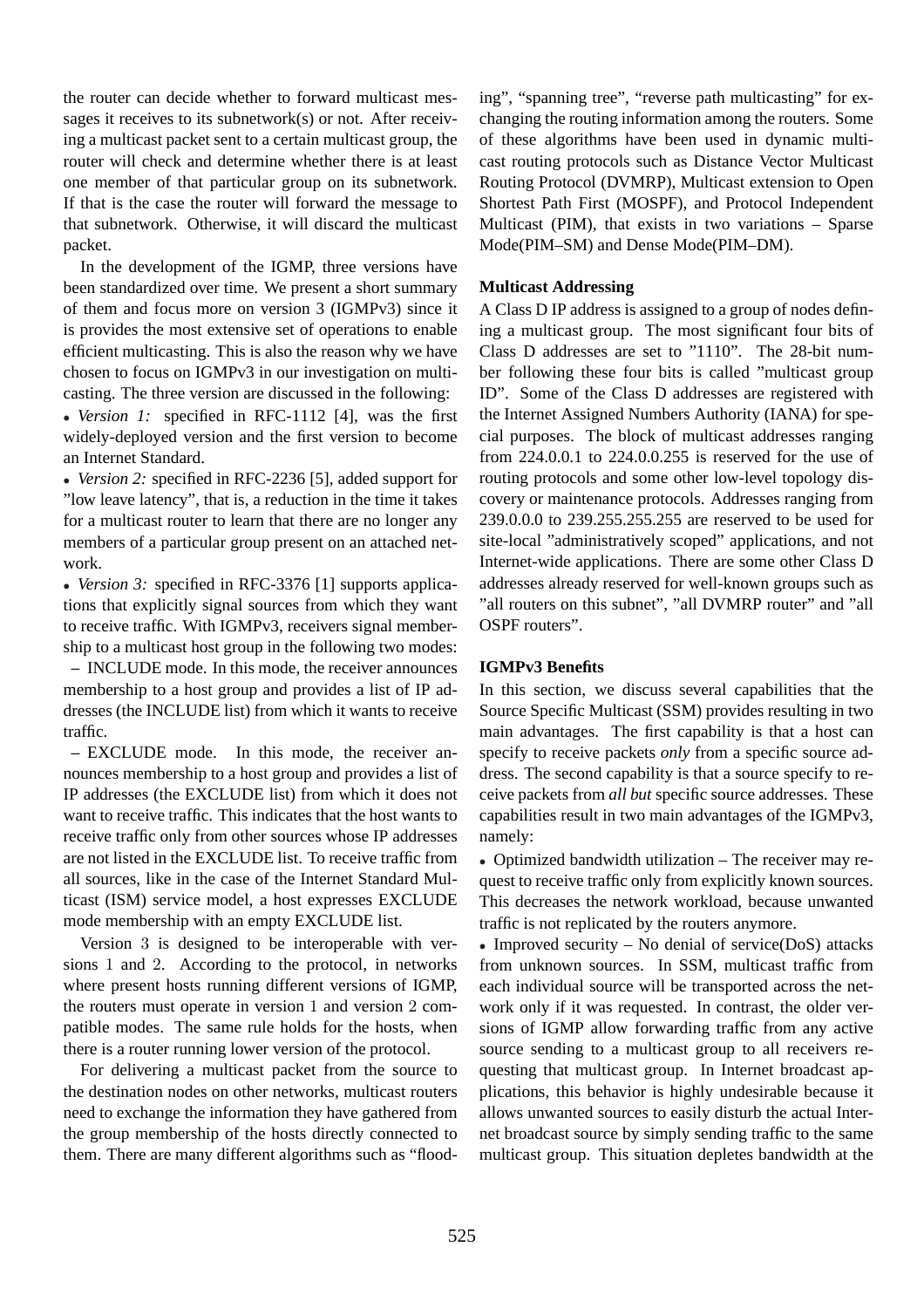receiver side with unwanted traffic and thus disrupts the undisturbed reception of the Internet broadcast. In SSM, this type of denial of service attack cannot be made by simply sending traffic to a multicast group.

All these advantages make the protocol very useful in networks with heavy IP traffic and frequent DoS attacks.

## III. IMPLEMENTATION

In the previous section, we discussed the multicast environment and the Internet Group Management Protocol (IGMP), in particular, version  $3 - IGMPv3$ . In this section, we discuss the methodology we utilized to perform profiling. We have taken application C code reflecting the functionality of IGMPv3 and turned it into a benchmark. Subsequently, we compiled the benchmark to run on a simulator. Utilizing the simulator, we were able to gather data on execution time of specific functions and instruction distribution of the benchmark. The profiling results are discussed in Section IV.

# **The** *sim-outorder* **simulator**

In order to simulate the performance of our benchmark we have performed a simulation using SimpleScalar's *simoutorder*[2]. We simulated a 4-way superscalar processor with 128 KB of direct mapped level 1 (L1) data cache; 512 KB of direct mapped level 1 instruction cache; 1 MB unified level 2 (L2) data and instructions cache. The L1 and L2 cache latencies are set to default values of 1 and 6 cycles, respectively. The simulated processor uses a bimodal branch predictor with 2048 table entries.

# **The IGMP benchmark**

For simulation purposes, we decided to use *igmprt* [3] routing daemon and compiled it with SimpleScalar's gcc v2.7.2.3. The daemon implements the router side processing of IGMPv3, namely maintaining the IGMP table. Each entry in the table has the following structure: **(Interface, (Group records), Filter mode for each group, (Source records))**. The fields in this structure are discussed in the following:

• **Interface** is the upstream interface where the daemon is running.

• **Group records** represent the multicast groups that are reported on that interface.

• **Filter mode for each group** is either INCLUDE or EX-CLUDE.

• **Source records** contains the reported IP addresses, used for source based filtering for each group.

The records in the IGMP table are updated by means of periodic reports sent by hosts in response to General

Queries, Group Specific Queries or Source and Group Specific Queries. We modified this behavior in such a manner that the program reads these reports from the file *input stream*, instead of receiving them from the network. In this file, every line contains one report.

The functionalities that we look at are those of receiving IGMPv3 membership reports, assembling them in the *igmp\_report\_t* structure and passing them to a function called *igmp interface membership report v3*. That function deals with the maintaining of IGMP table and sending queries to the query queue. The processing is done in the following steps:

1. It calls the function *igmp interface group add* to determine whether the multicast group in the report is preset on the interface where the report is received from. The function creates a group entry if one is not found.

2. The function *igmp group rep add* is invoked, which checks whether the sender's IP address is in the group's structure for that interface, and if it doesn't it is added.

3. The record type (*is in*, *is ex* etc.) is determined and the corresponding function *igmp group handle isin* or *igmp\_group\_handle\_isex* are called, respectively. These two functions handle the updates of group records – add or remove source IP addresses, reset group and source timers, change the state of the router(from INCLUDE to EXCLUDE) and send "Group Specific Query" and "Group and Source Specific Query".

Following these steps, the IGMP table is updated, the group and source timers are updated also and the necessary query messages are sent to the output message queue. The actual sending of these messages is not implemented, because in this investigation we are only interested in the IGMP table updates.

# **Data types and datasets**

The IGMPv3 Membership Report format [1] differs from that of IGMPv1 and IGMPv2 Membership Reports due to the SSM capabilities of IGMPv3 (discussed in Section II). In our benchmark, this report is represented in the structure *igmp report t*:

*typedef struct \_igmp\_report\_t*  $\{ u$ *\_char igmpr type;//version and type of IGMP message u char igmpr code;//subtype for routing msgs u short igmpr cksum;//IP-style checksum u short igmpr rsv;//reserved u short igmpr numgrps;//number of groups igmp grouprec t\* igmpr group;//group records* } *igmp report t;*

In the original code of *igmprt*, the amount of group records per report was 1 (*igmp grouprec t igmpr group[1]*), there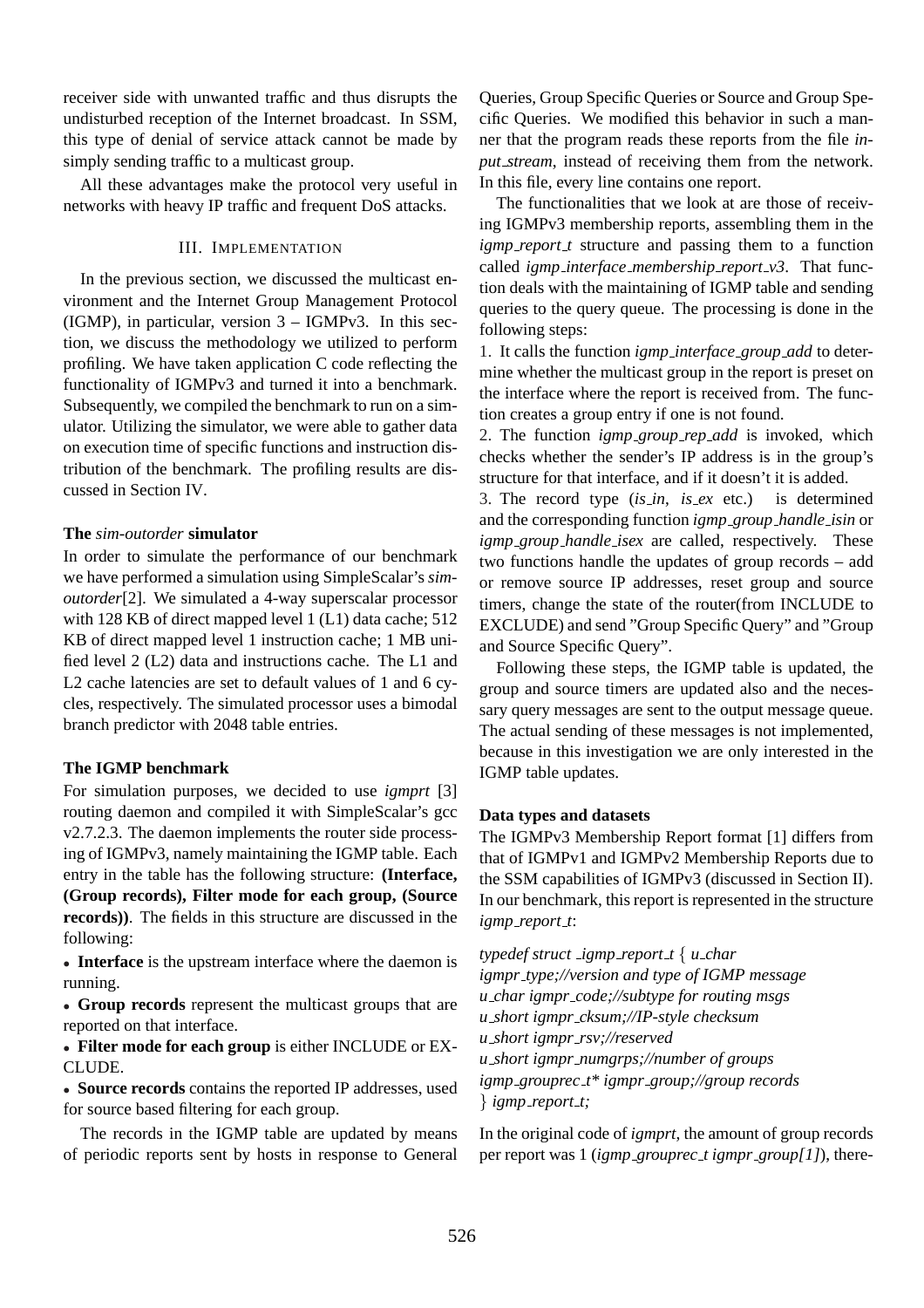fore we decided to allocate memory dynamically in runtime (*igmp grouprec t\* igmpr group*) depending of the number of groups in every single report.

Every group record (*igmp grouprec t*) has the following structure:

*typedef struct igmp grouprec t*{ *u char igmpg type;//record type u char igmpg datalen;//amount of aux data u short igmpg numsrc;//number of sources struct in addr igmpg group;//the group being reported struct in addr\* igmpg sources;//source addresses* } *igmp grouprec t;*

In the original code of *igmprt*, the amount of source addresses per group was 1(*igmpg sources[1]*), therefore we decided to allocate memory dynamically in runtime(*in addr\* igmpg sources* )depending of the number of sources in every single group.

The actual data that we process comes from file *input stream* containing randomly generated reports. We performed 3 simulations with 3 different datasets containing 1000, 2000 and 5000 reports, respectively. Each report contains between 1 and 5 multicast groups with different record types (*is in*, *is ex*, *to in* etc.), and each group has from 1 to 5 source addresses.

#### IV. EXPERIMENTAL RESULTS

In the previous section, we presented the simulator, the benchmark, and the data types and datasets used in our investigation. In this section, we present the results on instruction distribution, cache behavior, and branch prediction accuracy.

## **Instruction Distribution**

The simulated functionality includes the operations performed when receiving IGMPv3 membership report. The function *igmp interface group lookup* is called by *igmp interface membership report v3* and it is responsible for determining whether the reported group persists on the IGMP table. This processing takes a major amount of processor cycles. It consumes more than 90 percents of the *igmp interface membership report v3* cycles (see Figure 2).

On the other hand, the functions involved in table updating (*igmp group handle* xxxx) take no more than 8 percents from *igmp interface membership report v3* cycles. When we use larger datasets, the IGMP interface table grows. Figure 2 shows an increase in the group lookups time for larger IGMP tables. The frequent loads from the memory, caused by the table lookups executed by



Fig. 2. Functional Statistics



Fig. 3. Instruction Distribution

*igmp interface group lookup*, explain the data-intensive characteristic of our application (see Figure 3). As depicted in Figure 3 the memory operations take more than 50 percents of all instructions. The condition branch operations have relatively high distribution, which is caused by the high number of different flags and field checks when receiving packet.

### **Cache Behavior and Branch Prediction**

The results for the cache behavior are summarized in Table I.

| Number of packets                      | 1000   | 2000   | 5000   |
|----------------------------------------|--------|--------|--------|
| Branch address predict. rate           | 0.9881 | 0.9933 | 0.9971 |
| Branch direction predict. rate         | 0.9882 | 0.9934 | 0.9971 |
| L1 data cache miss rate                | 0.1032 | 0.1152 | 0.1213 |
| L1 instruction cache miss rate         | 0.0068 | 0.0040 | 0.0018 |
| L <sub>2</sub> unified cache miss rate | 0.0045 | 0.0388 | 0.1897 |

TABLE I CACHE BEHAVIOR